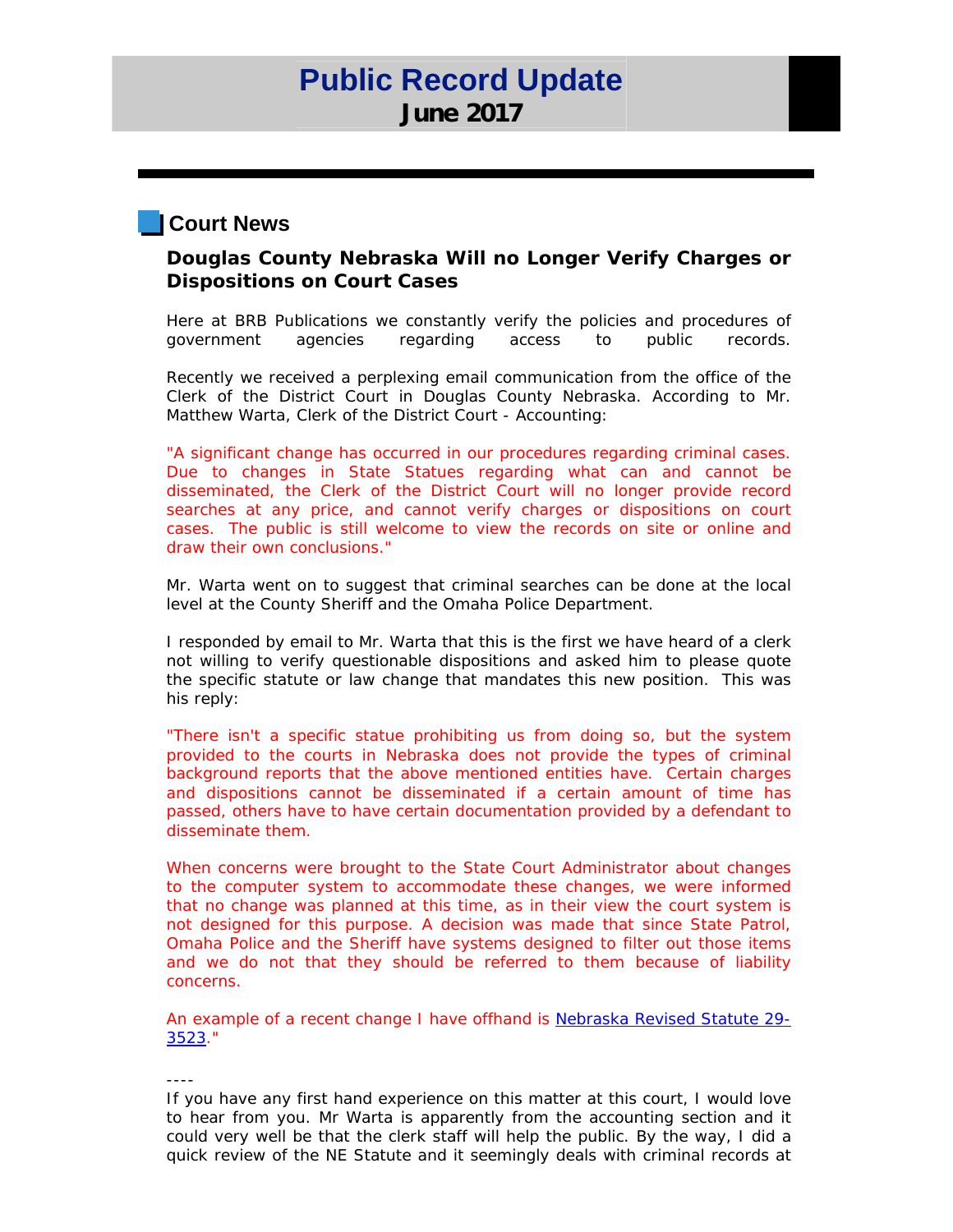a criminal justice state repository, not necessarily public records at the court level.

The web page for Douglas County Clerk of Court is https://clerk.dc4dc.com/

Mike Sankey

### **Union County OH - New Online Access to Court Case Data**

\_\_\_\_\_\_\_

\_\_\_\_\_\_\_

The Court of Common Pleas Court in Union County Ohio is switching to a public access system to view dockets and case images. The current online access to the Court of Common Pleas clerk's public records and index is at https://www.co.union.oh.us/Public-Records-Search/ provides docket information going back to 01/1990 and case file images back to 01/2002.

Effective June 12, 2017, the Clerk's office is moving to a different online system. The new system will hold all the records currently in the current system since all records will be transferred. However, there are two conditions one needs to know:

- Any data on cases action from May 31st thru June 11 will not be displayed until June 12th.
- It will be at least until the end of June or longer before the document images will be available on the new system.

The Clerk's office will help with questions on cases filed or closed between May 31st and June 12.

### **Seven More WA Superior Courts Go Live on Odyssey**

The Superior Courts in Cowlitz, Gray's Harbor, Klickitat, Mason, Pacific, Skamania, and Wahkiakum counties were recently were added to the new public access online portal in Washington at https://odysseyportal.courts.wa.gov/odyportal.

The state is in transition regarding online access. Consider the following:

- For many years all Superior and District Courts have (and continue) to participate on the JIS-Link online system for public access.
- In 2015, the state Court Administration began implementation of a new case management software system purchased from Odyssey (Tyler Technologies).
- As part of Odyssey, a new online Public Access Portal was created but only for Superior Court cases and not for District Court cases.
- As of June 1, 2017, there are 16 county Superior Courts now active on Odyssey's Public access Terminal. The District Courts in these counties remain on JIS-Link.
- The balance of the Superior Courts will migrate to Odyssey by the end of 2018. However, at this time King and Pierce counties are not planning to connect to the Record Access Portal of Odyssey.
- JIS-Link will continue to operate in all courts for the time being.
- There are also two lesser systems DW Search Engine and ClerkePass with search capabilities.

For more information and to view a map of the participating Superior Courts on Odyssey, visit

www.courts.wa.gov/subsite/sccms/docs/Odyssey\_Portal\_FAQ.pdf.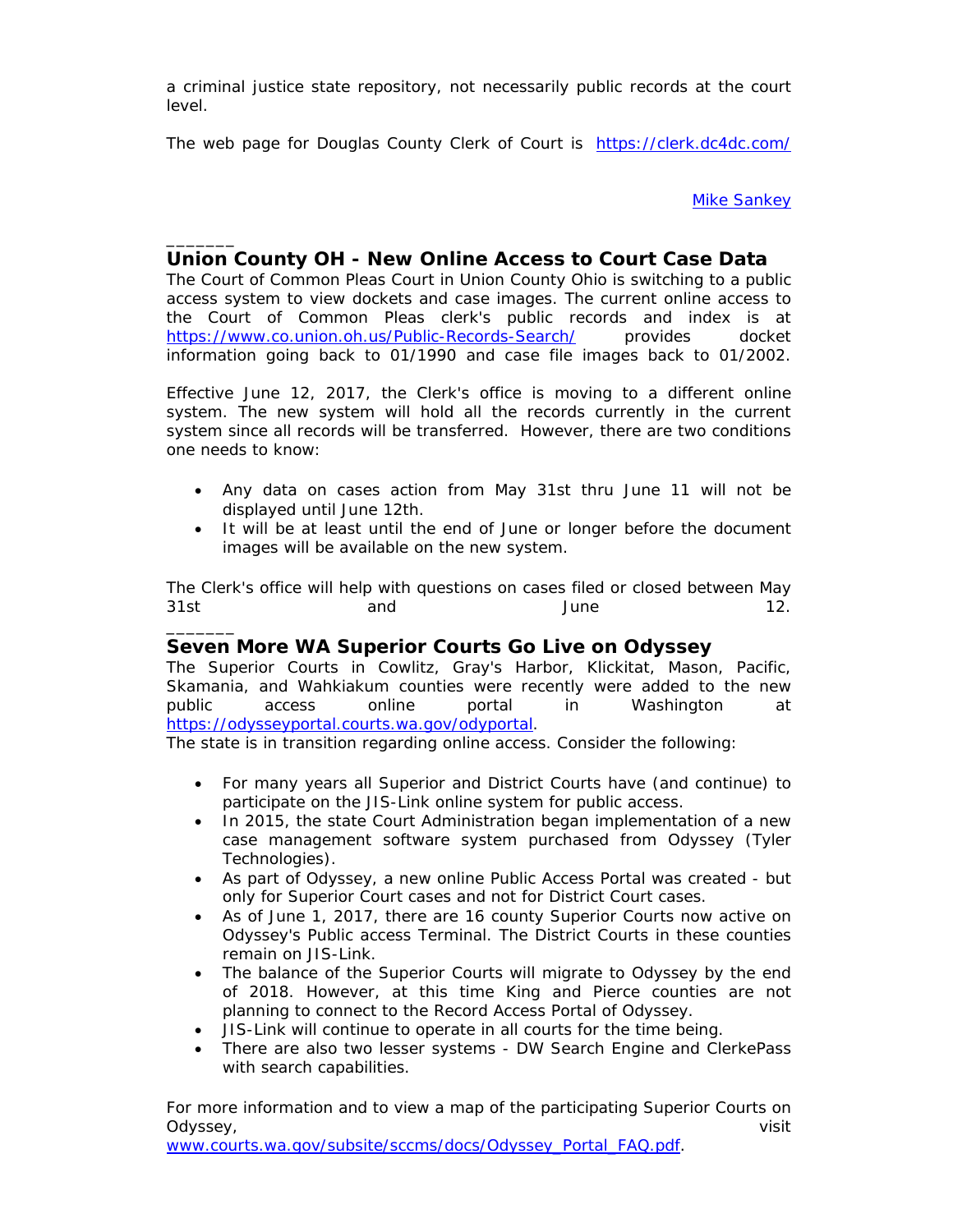### **Los Angeles - Probate Filing**

\_\_\_\_\_\_\_

Effective June 5, 2017, the Los Angeles Superior Court will mandate electronic filing (efiling) of all documents filed in the Probate Division except for the following:

- 1. Peremptory challenges or challenges for cause of a judicial officer (CCP §170.6 or 170.1)
- 2. Original testamentary instruments (wills & codicils), letters, original trust documents, and bond or undertaking documents
- 3. Trial and hearing exhibits
- 4. Documents filed in civil cases that are related for handling in the probate division
- 5. Lodged documents

# **Motor Vehicle News**

\_\_\_\_\_\_\_

#### **Oregon Increasing fee for Electronic Driving Records**

Effective July 1, 2017, there will be a slight fee increase for obtaining an electronic driving record in Oregon. The current fee is \$9.55 and if there is a no record found the fee is slightly lower at \$9.05. The new fees will be \$10.00 for a driving record and \$9.50 for a no record found.

Oregon has a number of different types of driving records available manually for a much lower cost - for details see www.odot.state.or.us/forms/dmv/6691.pdf.

### **Details on Tennessee's Switch to New Online Access for Driver and Vehicle Records**

The access for commercial online record services in Tennessee switched to a new online access system effective April 1, 2017. The processing of records is now under the Department of Finance & Administration and requesters must open an account at TN.gov.

New requesters must still be approved by the Department of Safety, complete a Network Registration Agreement, and be authorized per DPPA. The fee for a three-year driving record is \$7.50, an increase of \$.50. Subscribers may also verify driver license status (name, DOB, address and DL expire date) for \$1.25 per search, plus if approved, requesters may obtain vehicle title and registration records for \$2.00 per search.

The information about the new service is somewhat hard to find on the Tennessee web page, plus content regarding the former system is still showing live on web pages. For questions or more information on the new system, see https://apps.tn.gov/paams/, or call 888-890-8183, or email apps.support@tn.gov.

**Recording Office News**